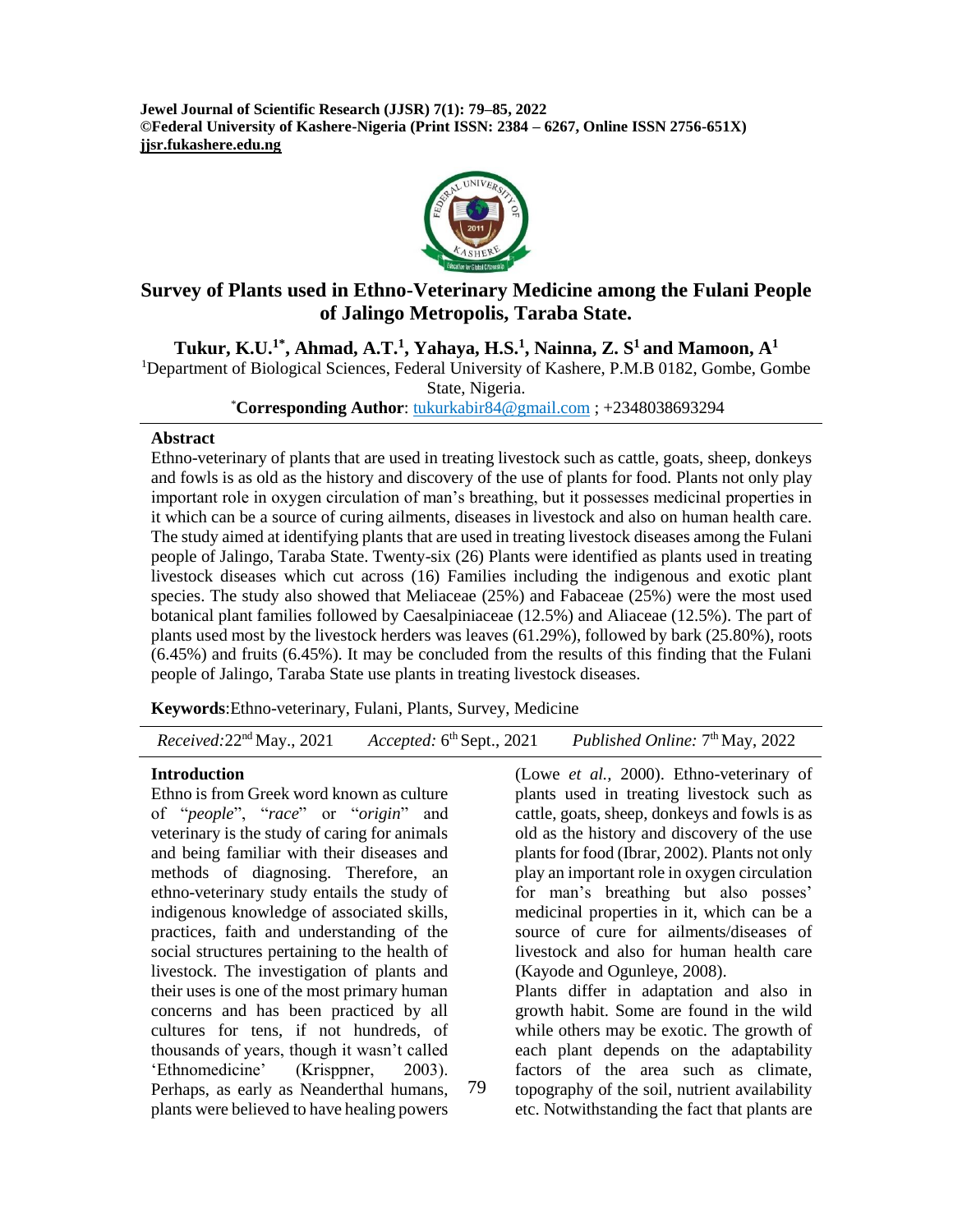found in all places and different geographical zones or locations in the world, they have many ethno usage based on the people, the area and how they are explored (Setzer*et al.,* 2006).

In a rich biodiversity, particularly in a country like Nigeria, where people understand the usage of plants, its economic importance, the value of plants and its herbal usage will be helpful, if we are able to explore them and use them to cure ailments, in livestock and human health care systems (Krisppner, 2003).

In developing countries where veterinary health services are still poor or are obtainable in urban centers only, the threat exists as high cost or scarcity of drug may grow beyond the reach of rural livestock rearers(Samuel *et al.,* 2010). Many researchers in developed countries like China, India and Soviet Union have reported successful use of plants in curing animal disease (Lowe *et al.,* 2000). However little or no work have been carried out among the plants used as ethnoveterinary among the Fulani of Jalingo, Taraba State. This gave the researcher the urge to carry out this study on the plants used as ethno-veterinary by the Fulani people of Jalingo in Taraba State, Nigeria**.**

## **Materials and Methods**

#### **The Study Location**

The location of the survey of plants used in ethnoveterinary among Fulani people of Jalingo, Taraba State was based in Iware cattle market situated in ArdoKola Local Government Area of Taraba State, Nigeria. Reconnaissance visit to the selected area was based on Tuesdays (cattle market days).

#### **Livestock Concerned**

The concerned livestock for this survey were mainly three ruminants (Cattle, Sheep and Goat) and one monogastric animal 80(Fowl) to know which plants can be used to treat certain diseases conditions associated with them.

#### **Sampling**

The study used fifty (50) structured questionnaires, the interview

wasadministered in Fulfulde language and the Fulani community leaders called the "Ardos" and other members of the community were also interviewed because of their experience in herd and livestock management. After the interview had been done, Focus Group Discussion (FGD) between the researchers and the Fulani community leaders was conducted to ensure broad observation of the study.

### **Field Work**

The questionnaires were administered by the researcher through oral interviews with individual participants in the study area and this was done after obtaining the formal consent of the village head called the "Jauro" or the "Jemila" of the Fulani community. The researcher visited the cattle market on a weekly basis (Tuesdays) until the required tool was completed.

#### **Data Collection**

The tool that was used for data collection was a structured questionnaire designed for oral interviews and was administered by the researcher to each participant. The questionnaires were designed to collect data on certain indicators such as plants used in treating livestock, method of preparation of plants and mode of administering the plants, Fulani names of plants and parts of plants used were also noted.

### **Collection and Identification of the Plant Samples**

The available plant samples were collected from the field and environment after the ethnoveterinary survey had been carried out with the Fulani livestock rearer. The Fulani names of plants and their corresponding disease conditions they cure were obtained from the respondents. The scientific names of plants were identified using a field key by Stand field and Hopkins (1996).

## **Data Presentation and Analysis**

The data was sorted and presented in tables, bar charts and percentages using Microsoft Excel (2010). Data was entered into Microsoft Excel (2010) and represented in descriptive statistic showing the tables, bar charts and percentages of distribution.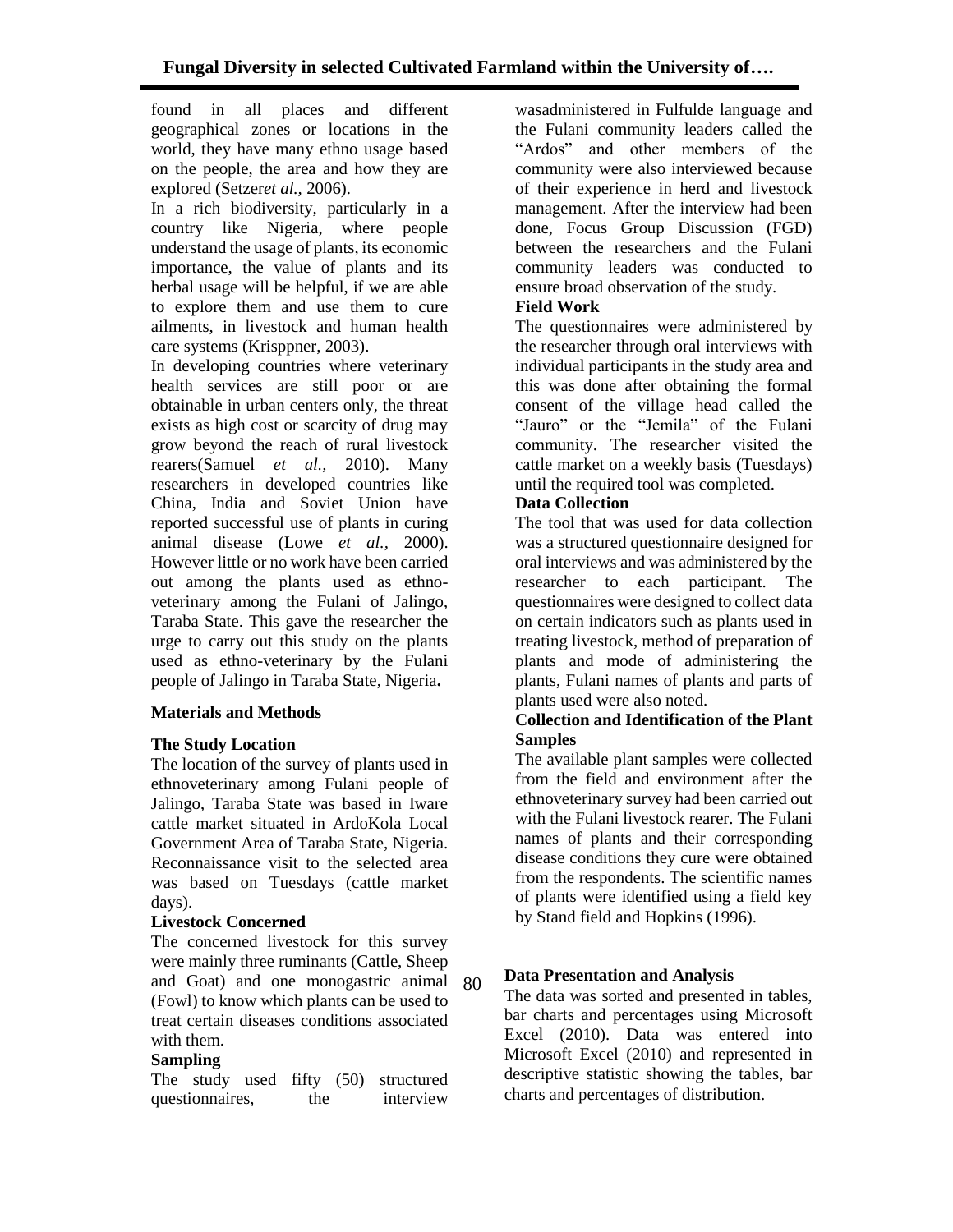#### **Results and Discussion**

The ethnoveterinary of plants used in treating livestock by Fulani of Jalingo Local Government Area of Taraba State (Table 1) showed that twenty-six (26) plants species belonging to 16 botanical families were used in treating some certain disease conditions by the Fulani. This result has agreed with Akinyemi *et al* (2005) who reported that almost all species of plants are used in the treatment of one disease or the other.

The most frequent family of plants used (Table 2) were Meliaceae family (25%) and Fabaceae botanical family (25%) followed by Caesalpinaceae (12.5%), Alliaceae (12.5%) and (6.25%) representing other families which also agreed with Saifa (2004) who reported that Meliaceae and Fabaceae constitute active substances used in treating livestock.

The survey also showed the percentages of parts of the plants used as ethnoveterinary (Table 3) in which leaf had the highest percentage (61.29 %), Bark (25.80 %), Root  $(6.45\%)$  and Fruits  $(6.45\%)$  had the lowest percentage which agreed with the findings of Sinha *et al*. (2002), who reported that all plant parts are used as traditional medicine which includes leaves, bark, seed, fruits, roots, latex and nuts. *Ficus platyphilla* reported by El-Mahmood (2007) is used to treat pain and dullness in livestock which may have antipsychotic and anti-depression properties that could make the animal active.

The leaves of *Adansonia digitata* have hypotensive and anti-histaminic properties and are considered as an emollient and diuretic as they could be burned to allay insects bite in livestock (Anthony *et al,*  1996). Okello. 2007) Reported that leaves, were the most commonly harvested part of medicinal plants used for herbal medicine

preparation, a plant part is used to cure more than one ailment depending on the part used and mode of preparation. *Khaya senegalensis* is the most used plant across the Fulani as its range of biological activity includes antidiarrhea properties and also possesses antifungal, anti-viral and anti-bacterial properties which also agreed with Kubmarawa *et al.* (2008).

*Moringa oleifera* leaves are also reported by Martins *et al*. (2006) to heal sores or drink as it has a high level of volatile oils which can be used to cure, it can also be pounded into powder and used to rub on the infected parts of the livestock. *Annona senegalensis* also, could be used as anti-fungal activity because of the presence of saponins and other secondary metabolites which also agreed with (Dabur *et al*., 2004).

The use of oil palm *Elaeis guienensis* products among Fulani could be as a result its magical ability for treatment of poison when eaten by livestocks or poison from infested crops or eaten through deliberate human application of poison. Some say they move around with a bottle of oil in their bag during grazing for emergencies. *Waltheria indica* has diverse use as it is used among Fulanis in Jalingo to heal wounds and for other magical purposes as also agreed by Adjanohou *et al.* (1991).

#### **Conclusion**

The study showed that the Fulani people of Jalingo in Taraba State use plants for curing their livestock diseases and the parts of plants used most were Leaf and Bark, Fruit and Root were also used. The plant species used most were *Adansonia digitata, Khaya senegalensis, Moringa oleifera* and *Annona senegalensis*. The name of plants in Fulfulde was also documented.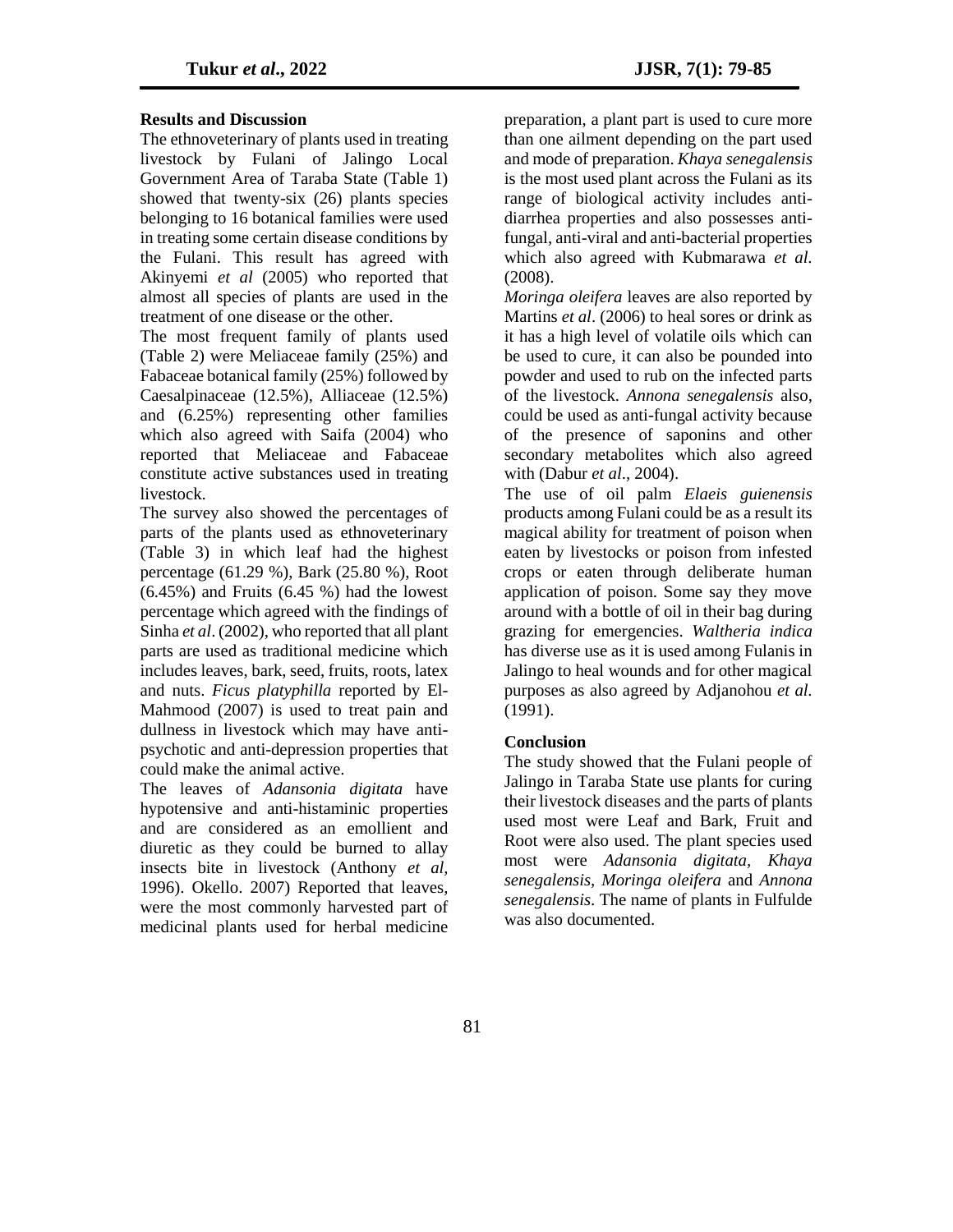| Table 1: Identified Plants, the Disease Conditions, Plant Parts Used, the Livestock Affected, the Fulani Name and the Mode of Preparations |  |
|--------------------------------------------------------------------------------------------------------------------------------------------|--|
| of the Identified Plants.                                                                                                                  |  |

| S/<br>N | <b>Scientific name</b>                 | <b>Family name</b> | Fulani<br>names             | <b>Livestock</b><br>treated |        | Parts<br>plants<br>used | <b>Disease</b><br>conditions      | <b>Mode of preparation</b>                                                  |
|---------|----------------------------------------|--------------------|-----------------------------|-----------------------------|--------|-------------------------|-----------------------------------|-----------------------------------------------------------------------------|
| 1.      | Allium sativum Linn.                   | Alliaceae          | Kagalmu<br>(Wasalde)        | Cattle                      |        | Leaf                    | Strepthricosiss                   | Pound the leaves and mix with<br>feed                                       |
| 2.      | Khaya senegalensis<br>(Desr) A. Juss   | Meliaceae          | Talihaci                    | Cattle,<br>Sheep            | Goat.  | <b>Bark</b>             | Diarrhea                          | Soak the bark in water and give to<br>animal to drink and add potash salt   |
| 3.      | Butyrospermum<br>paradoxum (Gaertn. F) | Sapotaceae         | Kareyhii                    | Sheep                       |        | <b>Bark</b>             | <b>PEG Complex</b>                | Soak in water for 3 days and give<br>the animal                             |
| 4.      | Moringa oleifera                       | Moringaceae        | <b>Bishii</b><br>Konamarade | Cattle,<br>Goat             | sheep, | Leaf                    | Diarrhea                          | Rubbed leaf with feed or soaked in<br>water for the animal to drink         |
| 5.      | Tamarindus indica Linn.                | Caesalpinaceae     | Jabbehi                     | Cattle, Goat,<br>Sheep      |        | Leaf                    | Stomach<br>disorder               | Mix with feed or soak in water for<br>the animal to drink                   |
| 6.      | Adansonia digitata                     | Bombacaceae        | Nyande                      | Cattle,<br>Goat, sheep      |        | Leaf,<br>Fruits         | Flies,                            | Burned fruits pulp to prevent<br>insects. Leaves are eaten also.            |
| 7.      | Allium cepa Linn.                      | Alliaceae          | Sandoji/<br>Tingyere        | Cattle,<br>Sheep            | Goat,  | Leaf                    | Gastro<br>intestinal<br>parasites | Soak leaf in water and give to<br>animals to drink                          |
| 8       | Waltheria indica L.                    | Solanaceae         | Yankufa                     | Cattle,<br>Sheep, Goat      |        | Leaf                    | Wounds,                           | Ground and mix with feed                                                    |
| 9       | Carica papaya<br>Linn.                 | Caricaceae         | Dukkuje/<br>Kabusee         | Cattle, Goat,<br>Sheep      |        | Leaf                    | PEG Complex                       | Pound the leaves and mix with<br>animal feed                                |
| 10      | Ficus platyphylla                      | Moraceae           | Dundehi                     | Cattle<br>sheep             | goat,  | <b>Bark</b>             | <b>Dullness</b>                   | Burn in charcoal and give the<br>animal to inhaled                          |
| 11      | Parkia biglobosa (Jacq)                | Fabaceae           | Sareyhii                    | Cattle,<br>Sheep            | Goat,  | Shell of<br>fruit       | Snake bite                        | The shell fruit is dried and soak in<br>water and applied to affected plant |
| 12      | Elaeis gunenesis                       | Arecaceae          | Monja                       | Goat, Sheep                 |        | Fruit                   | Poison                            | Give palm oil in excess to the<br>animal mouth.                             |
| 13      | Bombax costatum                        | Bombacaceae        | Kuriha                      | Fowl,<br>Sheep, Cattle      | Goat,  | <b>Bark</b>             |                                   | Soak in water and give Animal to<br>drink                                   |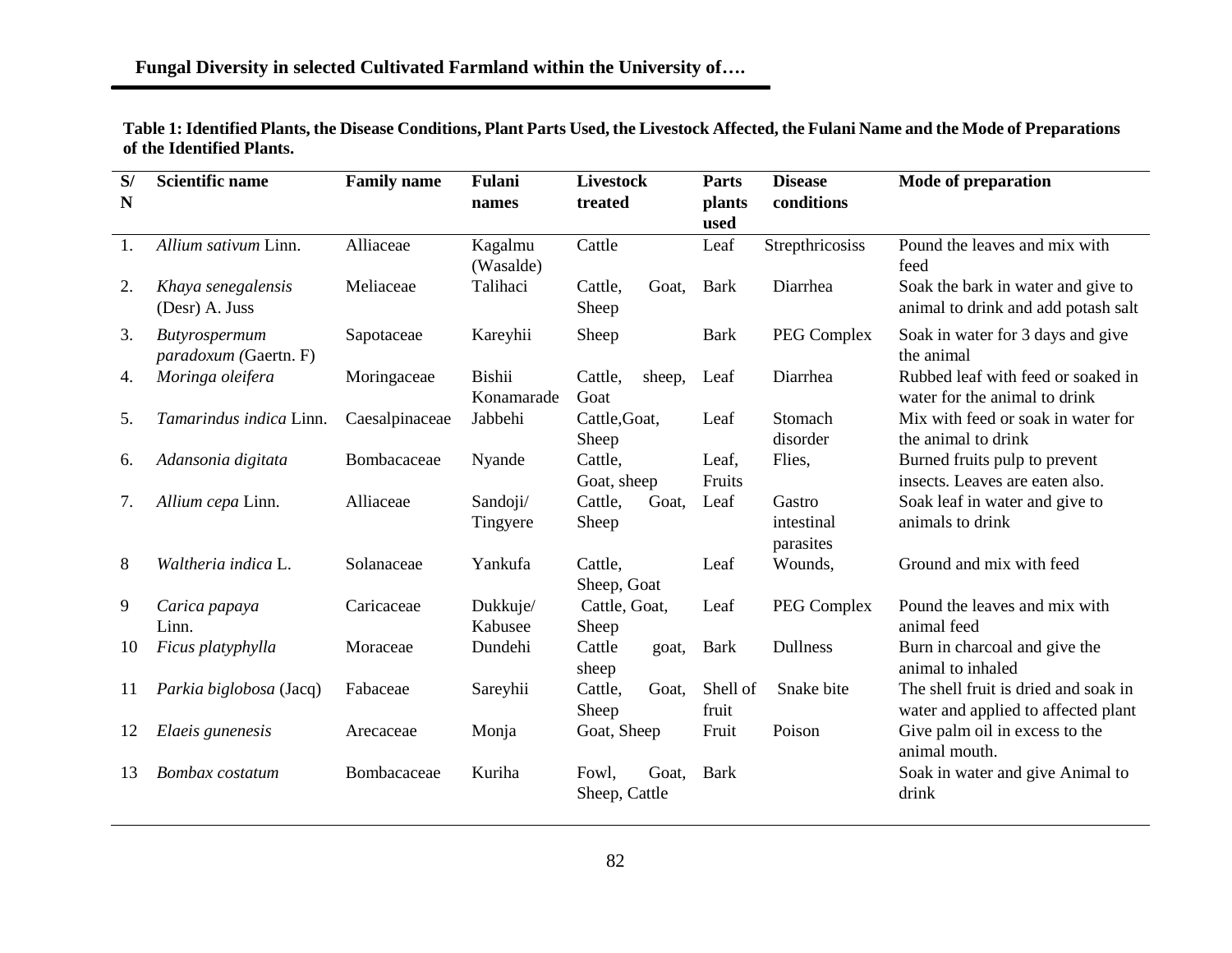| 14 | Cucumis melo                  | Cucurbitaceaee | Cikilre           | Sheep, goat                | Root                 | Snake bite                           | Apply to the bit area of animal                                 |
|----|-------------------------------|----------------|-------------------|----------------------------|----------------------|--------------------------------------|-----------------------------------------------------------------|
| 15 | Nicotiana tabacum L           | Solanaceae     | Tabal             | Cattle                     | Leaf                 | Black quarter                        | Pound the leaves and mix with<br>feed.                          |
| 16 | Aloe vera                     | Liliaceae      |                   | Fowl                       | Leaf                 | Lousiness, Red<br>diarrhea           | Mix ashes with salt and use it to<br>rub on the animal          |
| 17 | Psidium guajava               | Myrtaceae      | Gueva             | Sheep, Goat                | Leaf                 | Diarrhea                             | Soak in water and cook before<br>given to animal                |
| 18 | Azadirachta indica            | Meliaceae      | Gadina            | Goat                       | Leaf                 | Wound                                | Applied on affected plant                                       |
| 19 | Citrus aurantifolia           | Rutaceae       | Lemuje            | Cattle                     | Leaf                 | <b>Tick</b><br>fever/infestatio<br>n | Burn very close to the animal<br>camp when dried                |
| 20 | Ocimum gratissimum            | Lamiaceae      | Hako              | Fowls                      | Leaf                 | Constipation                         | Pound and mix with water, add 2-3<br>drops into the fowl mouth. |
| 21 | Tephrosia vogelii             | Fabaceae       |                   | Cattle,<br>Fowls           | Leaf                 | Flies                                | Dried and burns around the fowls<br>and cattle                  |
| 22 | Mucuna puriens                | Fabaceae       | Nyanace<br>gaduru | Cattles, fowl              | Leaf                 | Snake bites                          | Dried and burn around the fowls<br>and cattle.                  |
| 23 | Senna alata                   | Fabaceae       |                   | Cattles,<br>Goat,<br>Sheep | Leaf                 | Skin infection                       | Mix the leaf and burn around the<br>fowls                       |
| 24 | Vernonia amygdalina           | Asteraceae     | Katko             | Cattle,<br>Goat,<br>Sheep  | Leaf                 | Wound                                | Rub the juice to affected part                                  |
| 25 | Sesame indica<br>(Linn) Roxb. | Meliaceae      | Gubudu            | Cattle,<br>sheep,<br>Goat  | Leaf                 | Wound                                | Soak the in water and mix with<br>animal feed                   |
| 26 | Anona senegalensis Pers.      | Annonaceae     | Dukuhii           | Cattle,<br>Goat,<br>Sheep  | Root,<br><b>Bark</b> | <b>Snake Bite</b><br>Wound           | The roots/bark are soak and<br>applied to the snake bite        |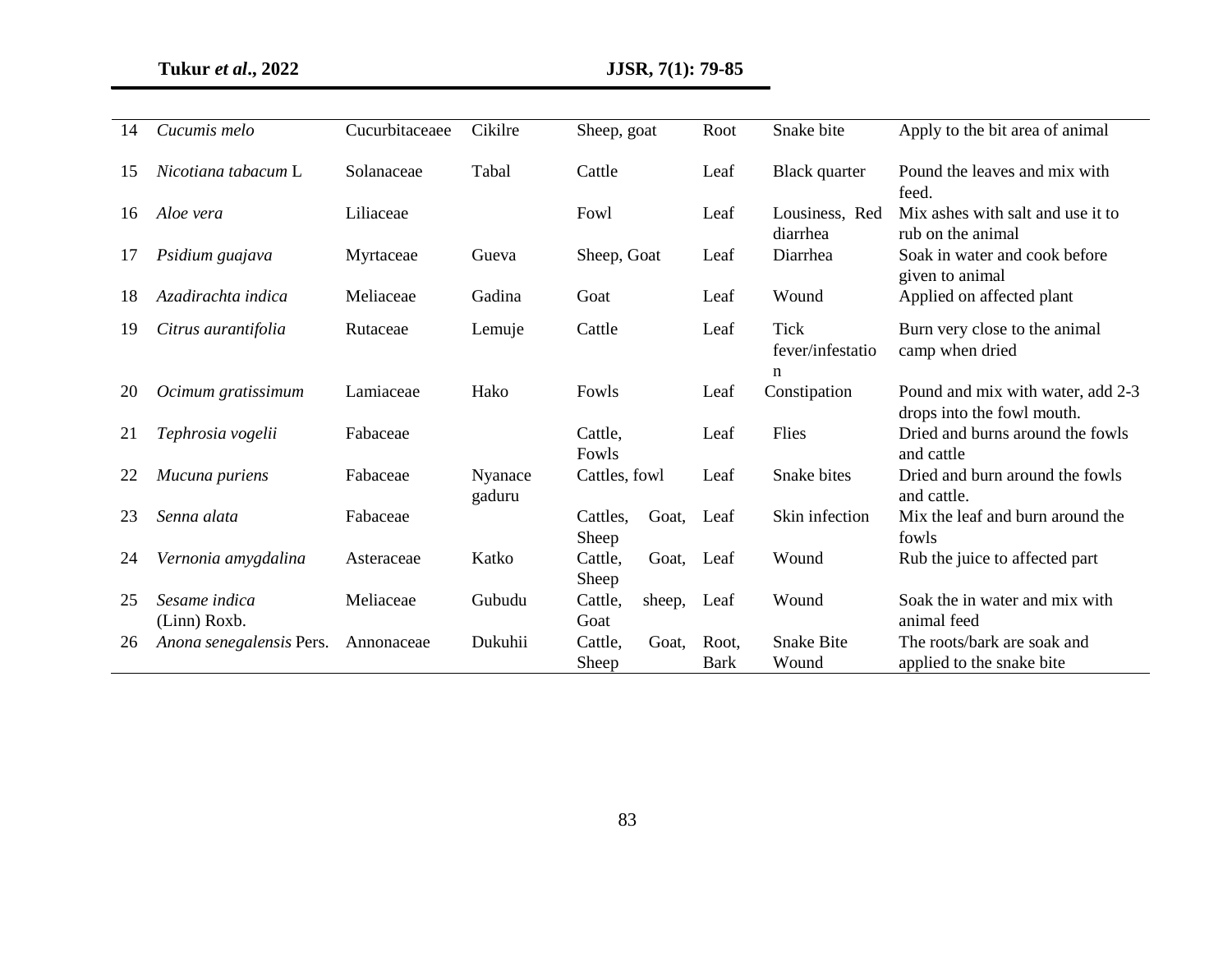| <b>Plant Family names</b> | No of Ethno-veterinary used | Proportion $(\% )$ |
|---------------------------|-----------------------------|--------------------|
| Alliaceae                 | 2                           | 12.45              |
| Meliaceae                 | 4                           | 25.00              |
| Fabaceae                  | 4                           | 25.00              |
| Caesalpinaceae            | 1                           | 12.45              |
| Sapotaceae                |                             | 6.25               |
| Moringaceae               | 1                           | 6.25               |
| Bombacaceae               | 2                           | 12.25              |
| Caricaceae                |                             | 6.25               |
| Moraceae                  | 1                           | 6.25               |
| Arecaceae                 | 2                           | 6.25               |
| Solanaceae                |                             | 6.25               |
| Cucurbitaceae             | 1                           | 6.25               |
| Myrtaceae                 | 2                           | 6.25               |
| Solanaceae                |                             | 6.25               |
| Annonaceae                | 1                           | 6.25               |
| Liliaceae                 |                             | 6.25               |
| <b>Total</b>              | 26                          | <b>100</b>         |

| Table 2: Number of Plant Families Frequently Used in Ethno-veterinary Among Fulani |  |
|------------------------------------------------------------------------------------|--|
| Livestock Rearers in Jalingo, Taraba State                                         |  |

#### **Table 3: The Percentage of Parts of Plant Used in Treating Livestock**

| <b>Parts Used</b> | <b>Ethno Usage</b> | Percentage $(\% )$ |
|-------------------|--------------------|--------------------|
| <b>Bark</b>       | 7                  | 22.58              |
| Leaf              | 19                 | 61.29              |
| Root              | 2                  | 6.45               |
| Fruit             | 3                  | 9.67               |
| <b>Total</b>      | 31                 | <b>100</b>         |

#### **References**

- Adjanahoun, E. and Akpagana, L. (1991). *Tradittionaleet pharmacopee; contribution aux Etudes. Ethnobotaniques et floristiques popularaie du Congo. Paris; Agency de cooperation Culturelle et Techniques, Pp95*
- Anthony C. and Dweek (1996). Article of Cosmetics and Toiletries *Magazine of Ethnobotanical plants from Africa part 2.*
- Akinyemi, K.O., Oladapo O., Okwara C.E., Ibe C.C. and Fasure, K.A (2005). Screening of Crude Extracts of Six

Medicinal Plants Used in South West Nigeria Unorthodox Medicine for Anti-Methicii Resistant *Staphylococcus aureus* Activity*. B.M.C Complementary and Alternative Medicine* 5:6-13

- Dabur, R., Joseph N., Kosolo, Gabriel S. Bimenya, Lonzy, O., Joseph O., and Jasper W (2004). Phytochemical and Uses of Moringa Leaves. *Journal of Medicinal Plant Research,*4: 753-755
- El-Mahmood, A.M., and Ameh J.M (2007). In-vitro antibacterial activity of *Parkia biglobosa* root bark extract against some micro-organisms associated with